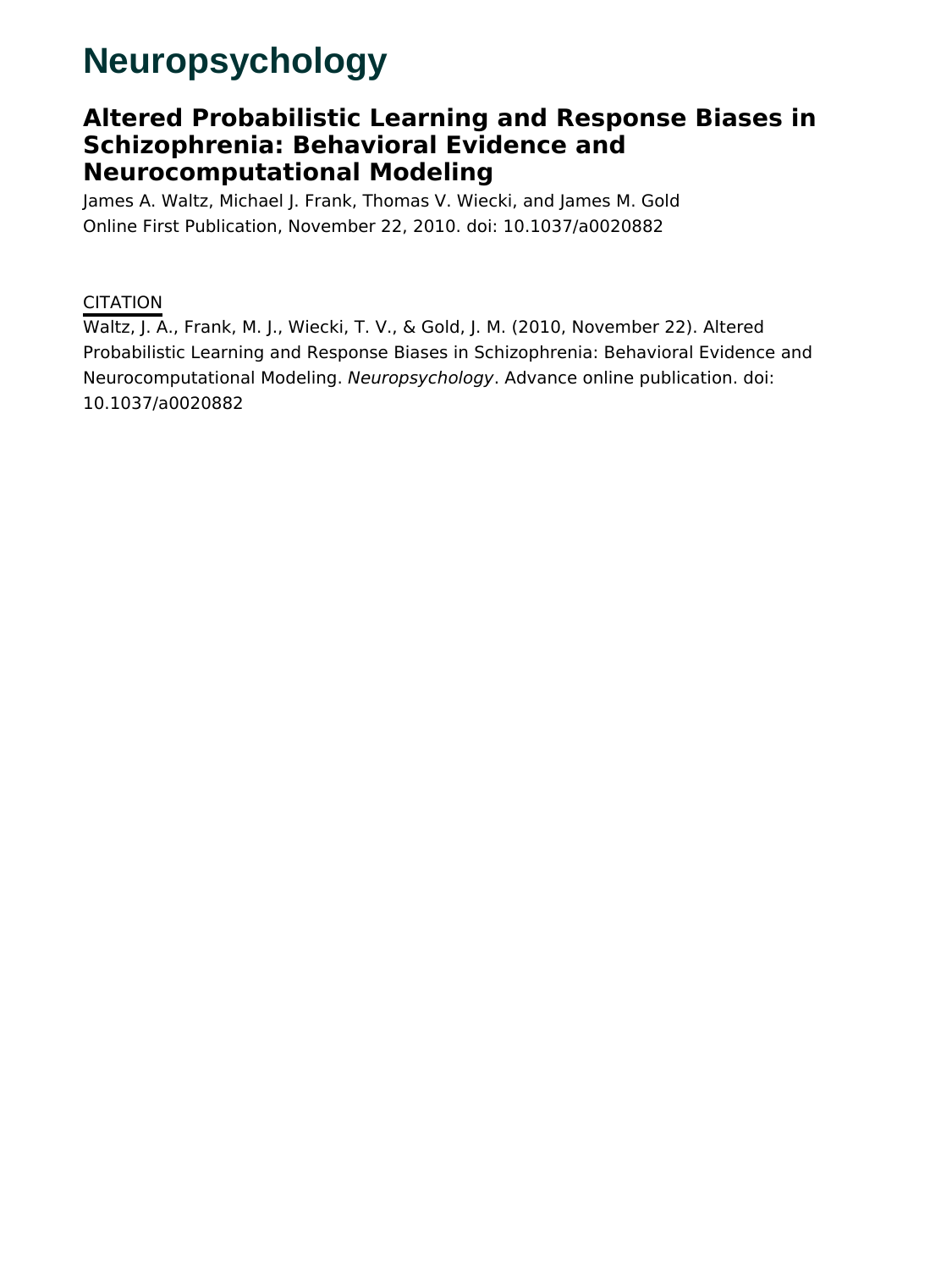### Altered Probabilistic Learning and Response Biases in Schizophrenia: Behavioral Evidence and Neurocomputational Modeling

James A. Waltz University of Maryland School of Medicine Michael J. Frank and Thomas V. Wiecki Brown University

James M. Gold University of Maryland School of Medicine

*Objective:* Patients with schizophrenia (SZ) show reinforcement learning impairments related to both the gradual/procedural acquisition of reward contingencies, and the ability to use trial-to-trial feedback to make rapid behavioral adjustments. *Method:* We used neurocomputational modeling to develop plausible mechanistic hypotheses explaining reinforcement learning impairments in individuals with SZ. We tested the model with a novel Go/NoGo learning task in which subjects had to learn to respond or withhold responses when presented with different stimuli associated with different probabilities of gains or losses in points. We analyzed data from 34 patients and 23 matched controls, characterizing positive- and negative-feedback-driven learning in both a training phase and a test phase. *Results:* Consistent with simulations from a computational model of aberrant dopamine input to the basal ganglia patients, patients with SZ showed an overall increased rate of responding in the training phase, together with reduced response-time acceleration to frequently rewarded stimuli across training blocks, and a reduced relative preference for frequently rewarded training stimuli in the test phase. Patients did not differ from controls on measures of procedural negative-feedback-driven learning, although patients with SZ exhibited deficits in trial-to-trial adjustments to negative feedback, with these measures correlating with negative symptom severity. *Conclusions:* These findings support the hypothesis that patients with SZ have a deficit in procedural "Go" learning, linked to abnormalities in DA transmission at D1-type receptors, despite a "Go bias" (increased response rate), potentially related to excessive tonic dopamine. Deficits in trial-to-trial reinforcement learning were limited to a subset of patients with SZ with severe negative symptoms, putatively stemming from prefrontal cortical dysfunction.

*Keywords:* schizophrenia, dopamine, basal ganglia, reinforcement learning, procedural learning

*Supplemental materials:* http://dx.doi.org/10.1037/a0020882.supp

Deficits in reinforcement-driven learning have been frequently observed in patients with schizophrenia (SZ; Malenka, Angel, Hampton, & Berger, 1982; Rushe, Woodruff, Murray, & Morris, 1999). This has been especially true for learning tasks in which explicit hypotheses are tested and evaluated on a trial-to-trial basis as on the Wisconsin Card Sort Test (Prentice, Gold, & Buchanan, 2008) and Conditional Associative Learning paradigms (Gold et al., 2000; Kemali, Maj, Galderisi, Monteleone, & Mucci, 1987). Impairments on these tasks are typically interpreted to suggest prefrontal cortical (PFC) dysfunction. The results of studies examining less explicit (e.g., procedural) forms of reinforcement learning in patients with SZ, by contrast, have been mixed (see Gold, Waltz, Prentice, Morris, & Heerey, 2008, for a review). Patients with SZ have shown intact performance on a variety of paradigms thought to rely primarily on implicit learning mechanisms, including serial reaction time tasks (Foerde et al., 2008), probabilistic classification learning tasks (Keri et al., 2000; Weickert et al., 2002), and artificial grammar learning tasks (Danion, Meulemans, Kauffmann-Muller, & Vermaat, 2001; Horan et al., 2008), although examples of impaired performance exist for some of these tasks, as well (Foerde et al., 2008; Horan et al., 2008; Schwartz, Howard, Howard, Hovaguimian, & Deutsch, 2003). Thus, it appears likely that differences in clinical features among studied cohorts, as well as the cognitive demands of specific tasks, may have an impact on observed results, making it difficult to draw more general inferences from this body of work.

Our own previous work (Waltz, Frank, Robinson, & Gold, 2007) suggests possible performance dissociations between (1) tasks relying primarily on *positive*-feedback-driven procedural learning mechanisms and those relying primarily on *negative*feedback-driven procedural learning mechanisms, and (2) tasks of negative-feedback-driven learning, primarily dependent on *procedural* mechanisms versus those primarily reliant on *explicit/declarative* mechanisms (e.g., a shift to a new deterministic rule when the previous one is no longer appropriate). In short, our previous results argue against a *general* sparing of procedural

James A. Waltz and James M. Gold, Department of Psychiatry, University of Maryland School of Medicine; Michael J. Frank, Department of Cognitive and Linguistic Sciences, Department of Psychology, Department of Psychiatry and Human Behavior, and Brown Institute for Brain Science, Brown University; Thomas V. Wiecki, Department of Cognitive and Linguistic Sciences, Brown University.

Correspondence concerning this article should be addressed to James A. Waltz, University of Maryland School of Medicine, MD Psychiatric Research Center, P.O. Box 21247, Baltimore, MD 21228. E-mail: jwaltz@ mprc.umaryland.edu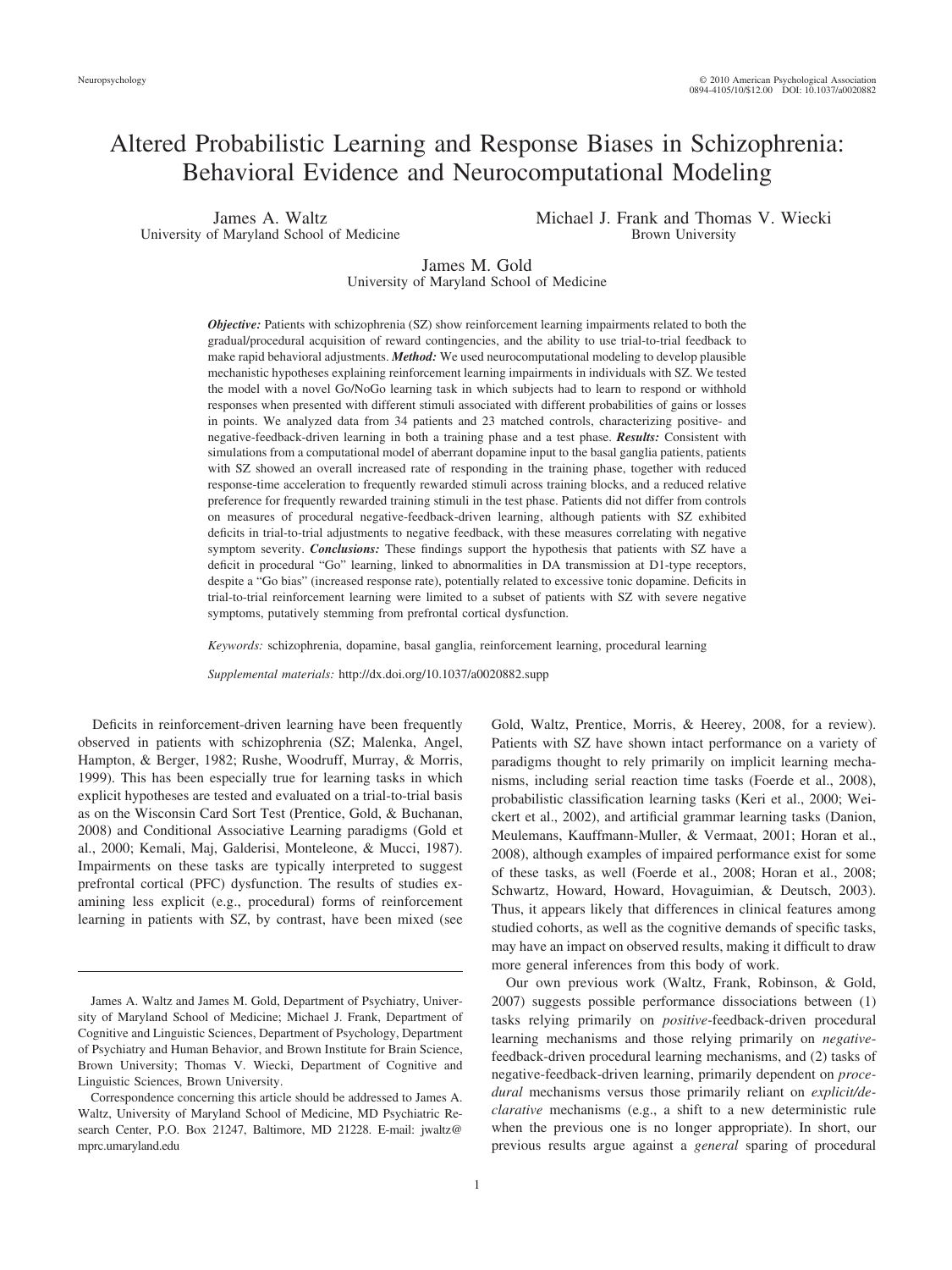learning capacities, but nevertheless suggest that some mechanisms are relatively preserved and may be able to compensate, to some extent, for those that are disrupted. Feedback-driven learning of procedures and habits depends on intact function of the basal ganglia (BG; Frank & Claus, 2006; Graybiel, 2008; Knowlton, Mangels, & Squire, 1996; Tricomi, Balleine, & O'Doherty, 2009). Given the evidence that SZ involves BG DA dysfunction, we have argued that neurocomputational models of BG function which have been developed refined and tested to account for learning as a function of BG DA manipulations, may fruitfully contribute to a more differentiated account of the relative preservation and disruption of procedural learning mechanisms in SZ.

#### **Predictions From Computational Modeling**

Simulation models (Frank, 2005; Frank & Claus, 2006; Wiecki, Riedinger, von Ameln-Mayerhofer, Schmidt, & Frank, 2009) have been the sources of multiple specific hypotheses about the functional consequences of particular aspects of dopamine modulation of striato-cortical circuits. In brief, phasic (transient) dopamine signals that occur during positive and negative prediction errors (Schultz, Dayan, & Montague, 1997) are required to drive changes in synaptic plasticity via D1 and D2 receptors in "Go" and "NoGo" neuronal populations, respectively (Frank, 2005; Frank, Seeberger, & O'Reilly, 2004). The "Go" pathway is thought to be critical for learning actions that are associated with rewarding, positive outcomes, whereas the "NoGo" pathway is critical for learning to avoid actions that are associated with negative outcomes. Furthermore, tonic DA levels also modulate relative activity states in these cells, with higher levels favoring activity in the Go pathway over the NoGo pathway during response selection, affecting the speed with which responses are executed (Wiecki et al., 2009).

Based on evidence that SZ involves high tonic DA levels in the BG (Abi-Dargham et al., 2000; Laruelle & Abi-Dargham, 1999), we predicted that patients should show an overall "Go bias" in the context of reinforcement learning tasks. Such a "Go bias" would be evidenced by an overall tendency to make rather than withhold motor responses even when it is disadvantageous to do so. We also predicted that patients would exhibit a Go *learning deficit*, based on the hypothesis that excessive DA tone would be associated with reduced fidelity of phasic increases, together with evidence for reduced D1-receptor transmission in SZ (Abi-Dargham et al., 2002; Abi-Dargham & Moore, 2003; Weinberger, 1987). That is, we hypothesized that a reduced ability to interpret phasic DA bursts, against the background of high DA tone, would result in a comprised ability to *learn* from positive reinforcement, and diminished tendency to *selectively* make appropriate Go responses to positive stimuli, despite an overall increased tendency to make Go responses (Go bias).

#### **Behavioral Tests of Model Predictions**

Preliminary evidence of a Go learning deficit in SZ comes from the results of a recent study by our group (Waltz et al., 2007), in which we showed that patients with SZ exhibit impairment when procedural (probabilistic) learning is driven by positive feedback, but normal performance when procedural learning is driven by negative feedback. The task used in that study, however, required subjects to choose a stimulus on every trial. Thus, we were unable to test the hypothesis that patients with SZ have a "Go bias"—an overall bias to respond.

To address both of the model predictions above, we administered a novel probabilistic "Go/NoGo" task (Frank & O'Reilly, 2006) to patients with SZ and controls. This task required subjects to learn about the reinforcement properties of stimulus choices by button-pressing ("Go" responding). For some stimuli, Go responses were rewarded most of the time with points, whereas, for other stimuli, responses were punished most of the time with point-deductions. Nonresponses were neither rewarded nor punished. By integrating reinforcement associated with button-presses to the different stimuli, subjects could learn which stimuli to respond to receive a reward, and which ones to avoid to responding in order to avoid losses.

Gradual "Go" learning could be assessed both in a training phase (by measuring changes in Go response times across blocks, predicted to speed up for the most reinforced stimuli; Moustafa, Cohen, Sherman, & Frank, 2008) and in a test/transfer phase administered following training (by measuring the tendency to *selectively* boost responding to the most positively reinforced stimuli). Gradual "NoGo" learning could be assessed both in the Training Phase (by measuring changes in false-alarm rates across blocks) and in the Test/Transfer Phase, following training (by measuring the tendency to selectively withhold responses to punished stimuli). Furthermore, this paradigm enabled us to quantify the general tendencies ("biases") of subjects to respond (Go) and to withhold responses (NoGo) to familiar and novel stimuli in the test/transfer phase.

It is important to note that we were also able to assess rapid reinforcement learning using this paradigm, by quantifying learning at the beginning of the training phase, and by characterizing trial-by-trial adjustments in behavior. Based on previous findings from our group (Waltz et al., 2007; Waltz & Gold, 2007), we predicted that patients with SZ would show deficits in *rapid* early learning of reinforcement contingencies (i.e., by hypothesis testing and working memory, presumably dependent on PFC function), even when guided by negative feedback, despite a relatively intact ability to use negative feedback to *gradually* acquire stimulusresponse contingencies.

#### **Method**

#### **Patients**

Thirty-seven outpatients with a diagnosis of SZ, based on the Structured Clinical Interview for *Diagnostic and Statistical Manual of Mental Disorders, Fourth Edition* (*DSM–IV*) (SCID-I; First, Spitzer, Gibbon, & Williams, 1997), were recruited from the Maryland Psychiatric Research Center (MPRC; Table 1). Data from three patients who did not appear to understand the task (and thus rarely withheld responses) were removed from the analysis data set. All patients were clinically stable, as determined by their treating clinician. All patients were tested while receiving stable medication regimens (no changes in type or dose within 4 weeks of study). Almost half of patients (16/34) were taking one of the second-generation antipsychotics as their only antipsychotic medication (7 on clozapine, 5 on risperidone, 3 on olanzapine, and 1 on aripriprazole). Seven patients were on first-generation antipsy-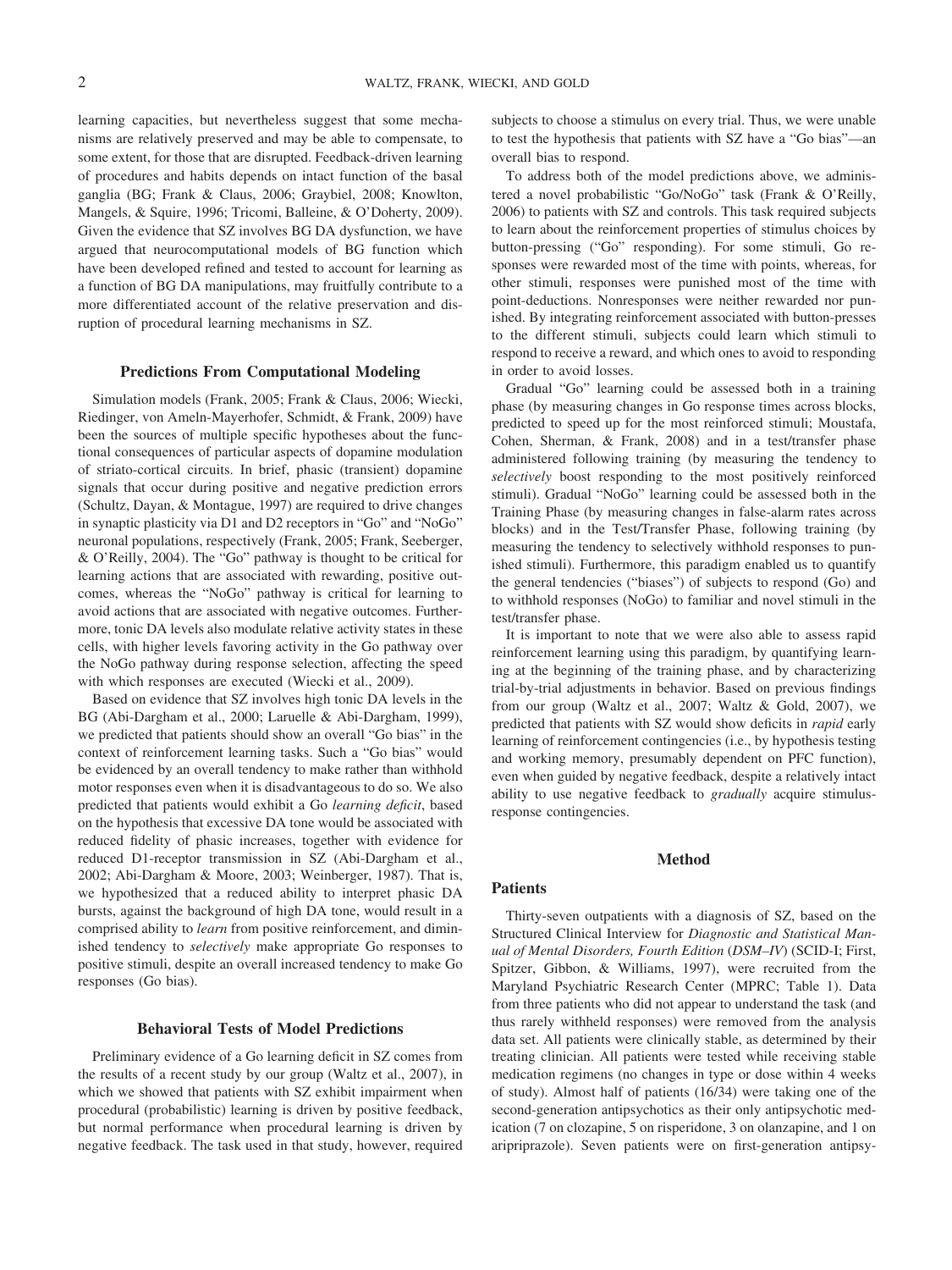|   | i | ٠ |   |
|---|---|---|---|
|   | I |   |   |
|   |   |   |   |
|   |   |   |   |
|   |   |   | ٦ |
| × |   | v | I |

| Measure                        | Control mean $(SD)$ | Patient mean (SD) | $\boldsymbol{p}$ |  |
|--------------------------------|---------------------|-------------------|------------------|--|
| Age                            | 45.7(11.5)          | 44.7 (9.2)        | .722             |  |
| Age at illness onset           |                     | 23.2(8.0)         |                  |  |
| Education (years)              | 15.3(2.4)           | 12.8(2.4)         | < 0.001          |  |
| Paternal education (years)     | 14.9(3.4)           | 13.9(4.2)         | .379             |  |
| Gender (M:F)                   | 12:11               | 21:13             | .587             |  |
| Race                           |                     |                   | .186             |  |
| African American               | 4                   | 11                |                  |  |
| Caucasian                      | 19                  | 21                |                  |  |
| Other                          | $\Omega$            | $\overline{2}$    |                  |  |
| Standard neuropsychology       |                     |                   |                  |  |
| Wechsler Test of Adult Reading | 111.6(9.6)          | 100.0(14.1)       | .002             |  |
| Hopkins Verbal Learning Score  | 29.5(4.2)           | 21.6(5.8)         | < 0.001          |  |
| Spatial Span Scaled Score      | 11.7(2.2)           | 7.9(3.1)          | < 0.001          |  |
| Letter-number sequencing       | 16.1(3.1)           | 12.1(3.2)         | < 0.001          |  |
| Clinical ratings               |                     |                   |                  |  |
| <b>BPRS</b>                    |                     | 36.3(10.7)        |                  |  |
| <b>SANS</b>                    |                     | 32.8(15.6)        |                  |  |
| Calgary Depression Scale       |                     | 3.5(3.7)          |                  |  |

Table 1 *Characterizing Information for Patients and Controls*

Note. BPRS = Brief Psychiatric Rating Scale; SANS = Scale for the Assessment of Negative Symptoms.

chotic monotherapy (4 on haloperidol, 3 on fluphenazine). Eleven patients were taking two antipsychotics (almost all clozapine with risperidone).

#### **Control Subjects**

Twenty-five healthy control subjects consented to participate in the study. Data were discarded from two controls who did not appear to understand the task, leaving 23 control subjects in the analysis data set. They were recruited through a combination of newspaper advertisements and random phone number dialing and were extensively screened for Axis I and II disorders using the SCID-I (First et al., 1997) and the Structured Interview for *DSM– III–R* Personality Disorders (SIDP-R; Pfohl, Blum, Zimmerman, & Stangl, 1989). Subjects were also screened for family history of psychosis and medical conditions that might impact cognitive performance, including drug use. All control subjects were free of any significant personal psychiatric and medical history, had no history of severe mental illness in first-degree relatives, and did not meet criteria for current substance abuse or dependence.

#### **General Procedures**

After explanation of study procedures, all subjects provided written informed consent for a protocol approved by the University of Maryland School of Medicine Internal Review Board. Before signing consent documents, patients had to demonstrate adequate understanding of study demands, risks, and means of withdrawing from participation in response to structured probe questions. All subjects were compensated for study participation.

In addition, we also administered a brief battery of standard neuropsychological tests for purposes of sample description and correlational analyses. Tests included measures of word reading (the Wechsler Test of Adult Reading, or WTAR; Wechsler, 2001), word list learning (Hopkins Verbal Learning Test—Revised; Brandt and Benedict, 2001), and working memory (Letter-number Span and Spatial Span; Gold, Carpenter, Randolph, Goldberg, & Weinberger, 1997; Wechsler, 1997).

Patients were also characterized using the Brief Psychiatric Ratings Scale (BPRS; Overall & Gorman, 1962), the Scales for the Assessment of Negative Symptoms (SANS; Andreasen, 1984), and the Calgary Depression Scale (CDS; Addington, Addington, Maticka-Tyndale, & Joyce, 1992). The symptom and functioning ratings were conducted by masters and doctoral level clinicians. Intraclass correlation coefficients (ICCs) for these instruments ranged from 0.76 to 0.90.

#### **Experimental Task**

We used a computerized probabilistic reinforcement Go/NoGo paradigm, in which stimuli were presented one at a time and the participant had to either press a key (Go) or withhold their response (NoGo). During the Training Phase, six different patterns were presented in random order, associated with reinforcement probabilities of 90%, 80%, 70%, 30%, 20%, and 10% for button presses (Figure 1A). Stimuli were presented for 2 s, and responses were accepted for the duration of presentation. Subjects were told that some stimulus patterns would lead to point gains if selected (always 1 point), while others would cause them to lose a point, and that their goal should be to maximize point totals. After each bar press response, visual feedback was provided for 1s ("You won a point!" written in blue or "You lost a point" written in red). No feedback was provided if subjects chose not to respond to a particular stimulus. The interval between trials was 1 s. Training trials were divided into 3 blocks of 60 trials each, with each stimulus being presented 30 times (10 presentations/block). Over time, participants learned that three of the stimuli should be associated with a button press (because their corresponding probabilities of reinforcement are greater than 50%), but that responses made to the other three will likely make them lose points.

A posttraining test/transfer session (Figure 1B) followed the three training blocks. Subjects were told that "during this set of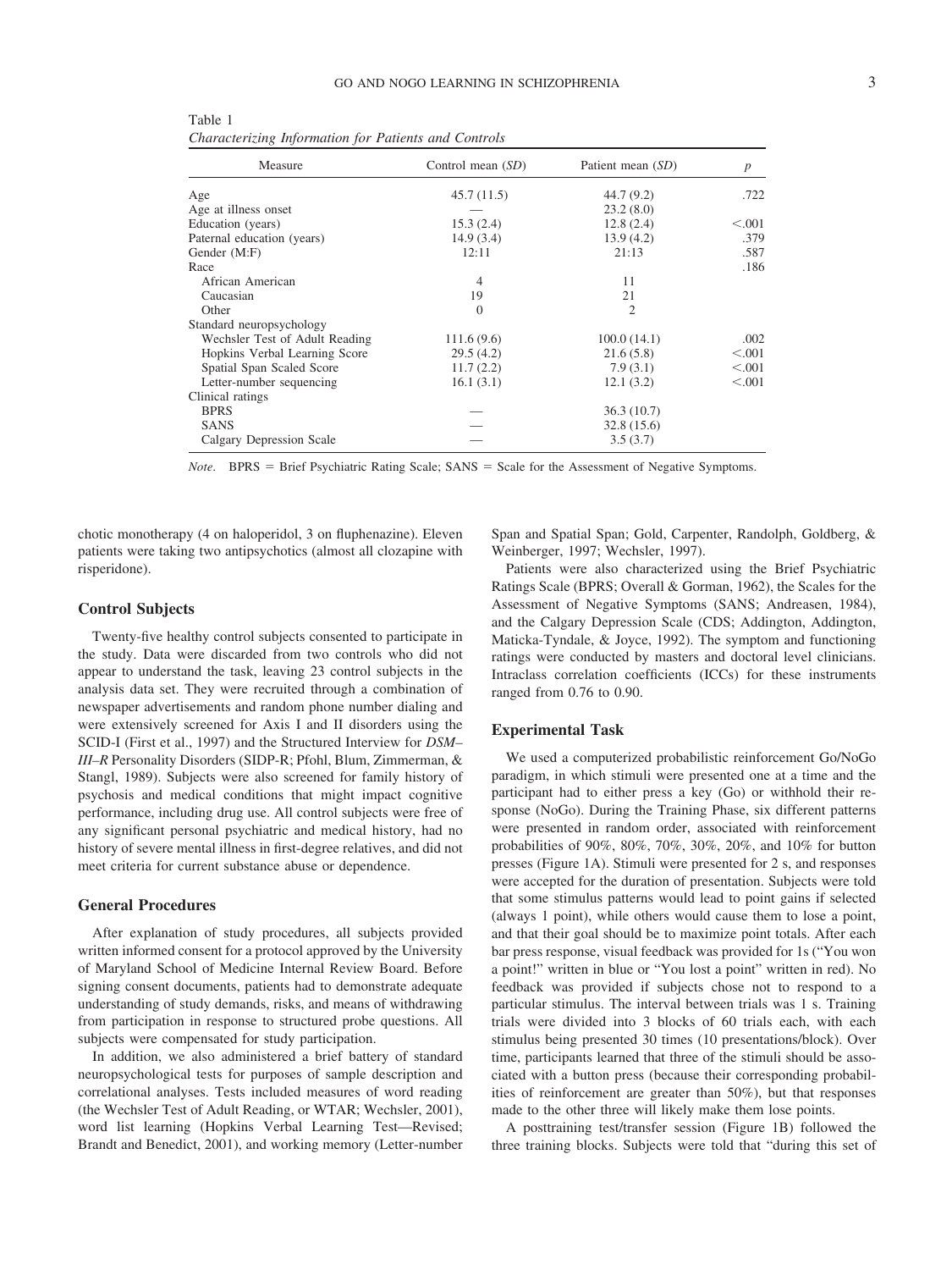**Training Phase** 



*Figure 1.* Probabilistic Go/NoGo task. (A) Training phase: Six patterns associated with reinforcement probabilities of 90%, 80%, 70%, 30%, 20% and 10% were presented 30 times each, with feedback. (B) In a test/transfer Phase, training (familiar) stimuli were presented 6 times each without feedback, along with 11 novel stimuli, consisting of combinations of the training patterns. By virtue of their reinforcement probabilities, training stimuli had expected values (EVs) of between  $+$  0.8 and  $-0.8$  points [the expected value for the 90%-win stimulus, for example, was  $(0.9 * 1) + (0.1 * -1) = 0.8$ , and the expected value for the 70%-win stimulus was  $(0.7 * 1) + (0.3 * -1) = 0.4$ . Based on the reinforcement probability of their constituent patterns during the Training Phase, novel/combination stimuli had expected values of between  $-0.6$  and  $+0.6$  points [the expected value for the combination of the 90%-win stimulus and the 70%-win stimulus, for example, was the mean of 0.8 and 0.4, or 0.6]. Novel patterns were presented 3 times each.

**BD: 0.1** 

trials [they] will NOT receive feedback ("correct" or "incorrect") to [their] responses" and that they would "not know [their] point totals during this phase" and therefore "try to use what [they] learned before to get the most points possible." Subjects were also told that "besides the patterns [they] saw before, [they] may see new combinations of patterns in the test." In these new combinations of patterns, the left and right halves of the combined pattern each represented one of the training patterns. For example, half of the composite pattern may have consisted of a familiar pattern that was 80% correct, while the other half consisted of one that was

80% incorrect, so that the combined pattern should have been equally associated with "Go" and "NoGo." Such patterns had an expected value of zero, and thus were termed "neutral" stimuli. In other cases one of the patterns was more strongly associated with a certain outcome (i.e., 90% reinforced, combined with 70% unreinforced), and thus termed "Novel Positive" or "Novel Negative." Stimuli were present on the screen until subjects made a response. In this phase, subjects saw 69 total trials: each of the six single patterns from the Training Phase were presented six times (36 total trials), and each of the 11 novel combined patterns were

 $BF: -0.1$ 

 $CE: -0.1$ 

A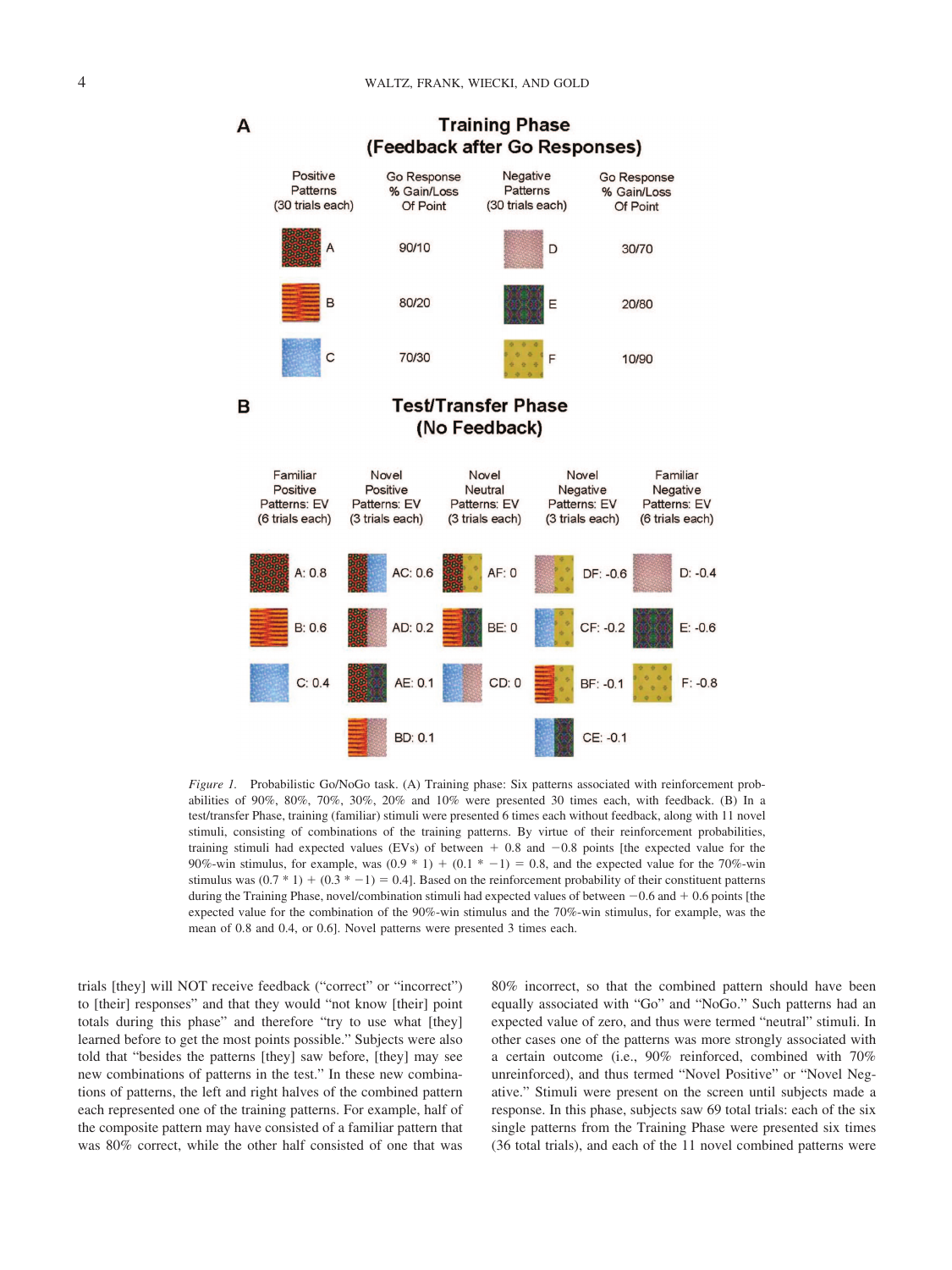presented three times (33 total trials). Thus, 18 of the Test trials (involving patterns A, B, and C) were termed "Familiar Positive," 12 were termed "Novel Positive," nine were termed "Novel Neutral," 12 were termed "Novel Negative," and 18 (D, E, and F) were termed "Familiar Negative."

#### **Statistical Analysis**

To characterize Go-responding in the training phase, we performed a 3-way analysis of variance (ANOVA; mixed model) for accuracy rates, with factors of group (2 levels), training block (3 levels), and valence (2 levels: Go/Positive and NoGo/Negative). Accuracy rates were computed as Go responses to frequently reinforced items (A, B, and C) and NoGo responses (withheld responses) to frequently punished items (D, E, and F). We also performed a two-way ANOVA for response times to positive stimuli, with factors of group and training block (3 levels). We calculated mean response times from the onset of the stimulus until the time of response. We did not analyze response times to negative stimuli, because many subjects made no, or very few, Go responses to negative stimuli by the third block, reflecting successful acquisition. To assess general response biases, we performed a *t* test to compare mean Go-response rates between groups in the Training Phase, independent of stimulus condition.

Because we had evidence from previous studies (Prentice et al., 2008; Waltz et al., 2007), as well as the present study, that patients and controls show differences in rapid acquisition early in a session, we computed "win-stay" and "lose-shift" scores for each reinforcement condition during the Training Phase. "Win-stay" and "lose-shift" scores served as measures of rapid, trial-to-trial, learning, in that they characterized the tendency of subjects to respond immediately to feedback, rather than make choices based on the expected value of a stimulus, integrated over the course of *many* trials (this was assessed through changes in accuracy or RTs over the course of blocks). We computed "win-stay" scores by computing the proportion of positive feedback instances from valid trials (in which an appropriate Go response was reinforced) that were followed by another button press to the same stimulus when it was next encountered. We computed "lose-shift" scores by computing the proportion of negative feedback instances from valid trials (in which inappropriate Go response were punished) that were followed by the withholding of a response to the same stimulus when it was next encountered. We then generated total "win-stay" and "lose-shift" scores by averaging scores across stimulus conditions for each measure. Between-groups differences in mean scores were then assessed using *t* tests. Effect sizes were also computed (Cohen's D) and presented as supplementary data.

To determine whether participant groups differed in the gradual integration of probabilistic Go- or NoGo-learning signals across trials, we also used measures from the Test/Transfer Phase, which was designed to assess learning across the entire Training Phase (Frank & O'Reilly, 2006). Because subjects received no feedback in the Test/Transfer Phase, no rapid, trial-to-trial learning could occur in this phase. To assess subjects' tendencies to selectively boost Go responses to positively reinforced stimuli, and to selectively withhold responses to negative stimuli, we computed Go-response rates to positive/negative stimuli relative to Go response rates to the neutral stimuli (which serve as a baseline; see Figure 1B).

We used Spearman correlation analyses to assess relationships between Go/NoGo task performance and three types of characterizing variables: symptom ratings, standard neuropsychological measures, and antipsychotic medication doses (converted to haloperidol equivalent units; see Supplementary Table 1). We used four measures of Go/NoGo task performance in our correlation analyses, all of which showed group differences: the correct-reject and lose-shift rates from Training Block 1, the change in the average RT to positive stimuli from Block 1 to Block 3 of the Training Phase, and the (Familiar Positive–Novel Neutral) Go-response-rate contrast from the Test/Transfer Phase.

To separately assess psychotic and disorganized symptoms from the BPRS, subscores were grouped into reality distortion, disorganization, negative symptom, and anxiety/depression clusters based on the four-factor model of McMahon et al. (2002).

#### **Computational Modeling**

In brief, the model used here consists of two opposing pathways from striatum to basal ganglia output nuclei, through thalamus, and up to cortex. A direct Go-pathway facilitates execution of a cortical response, whereas an indirect NoGo-pathway suppresses competing responses. These two pathways originate in the striatum which consists of two medium spiny neuronal populations oppositely modulated by dopaminergic neurons in the Substantia Nigra pars compacta (SNc), together with GABAergic interneurons. Dopamine bursts drive Go learning in the direct pathway (via D1 receptors), promoting the selection of actions that lead to reward. Phasic dopamine dips drive NoGo learning in the indirect pathway (via D2 receptors), such that actions that lead to negative outcomes are more likely to be avoided. This same model has been applied to multiple datasets across species, tasks, and manipulations. A more detailed description of the model and empirical support for it can be found elsewhere (Cohen & Frank, 2009; Frank, 2006).

Task setup (stimulus-response-reward contingencies; training and Test/Transfer Phase with recombined stimuli) was identical to the behavioral experiment. However, instead of 10 stimulus repetitions in one block, we trained our networks with 30 repetitions in one block. (The reason for this change is that the network model's learning rate is set rather conservatively and thus needs more training to achieve a similar level of overall performance, particularly given that the model used here lacks PFC mechanisms that would support rapid trial-to-trial learning (but see Frank et al., 2004). We chose to focus on the BG-mediated learning mechanisms because this same model has been applied to a range of reinforcement learning and decision making tasks as a function of DA manipulation (Frank, 2005; Frank et al., 2004; Moustafa et al., 2008; Pizzagalli et al., 2008; Santesso et al., 2009; Wiecki et al., 2009), with the same parameters used here.

In accordance with the dopamine hypothesis of SZ and empirical data (Abi-Dargham et al., 1998; Laruelle & Abi-Dargham, 1999; Meyer-Lindenberg et al., 2002), we simulated SZ in our model by increasing tonic levels of DA by 40%, accompanied by a reduction of phasic burst activity by 25% following rewards (simulating the effects of presynaptic autoreceptor regulation of DA bursts). The dip in DA during negative feedback (change from tonic levels) was kept the same as the intact case. A total of 80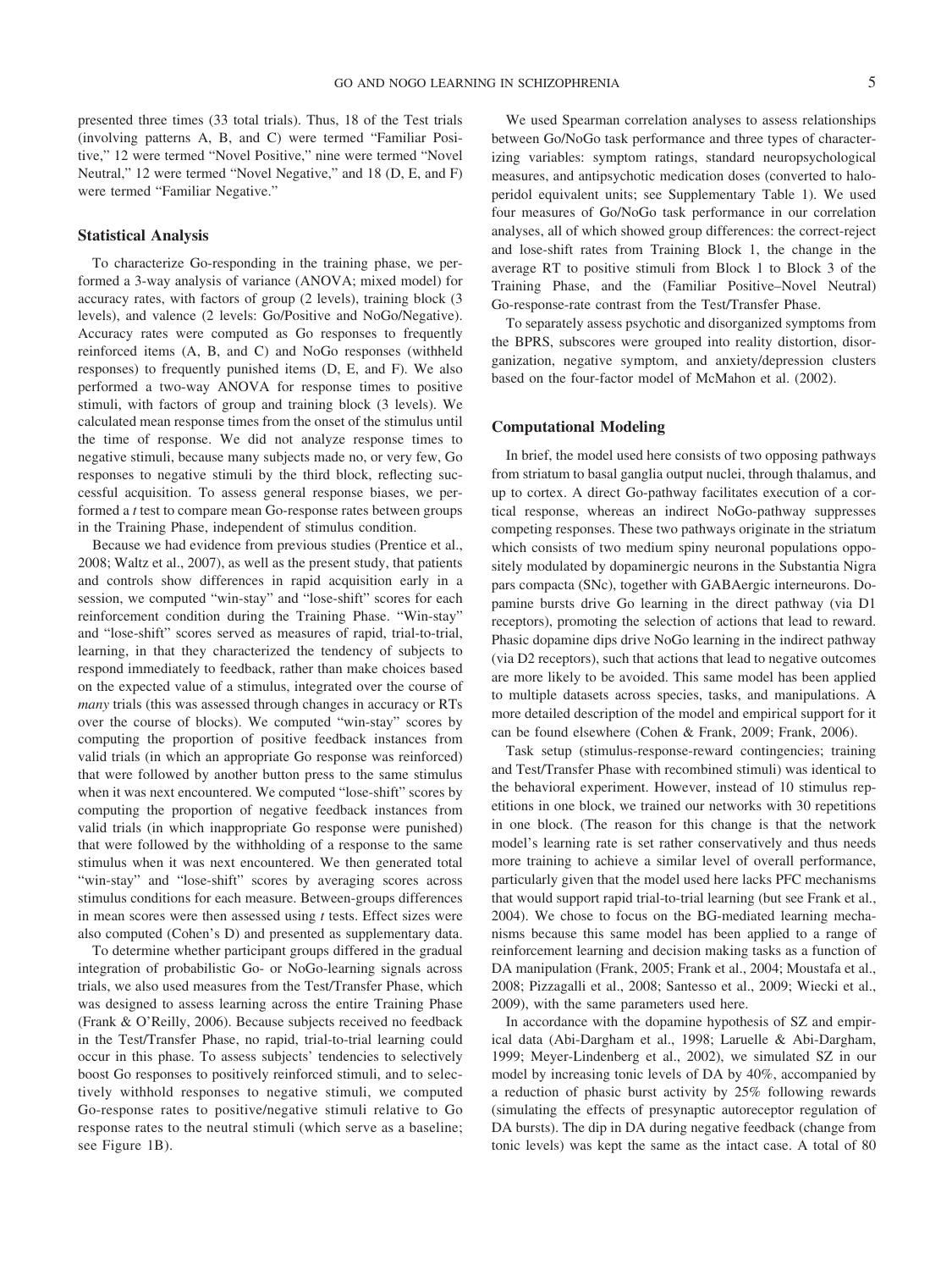intact and 80 SZ networks with random initial synaptic weights were trained and tested in an identical fashion as in the behavioral experiment.

#### **Results**

#### **Measures of Gradual/Procedural Learning From the Training Phase**

As illustrated in Figures 2A and 2B, both patients and controls learned to withhold responses to (correctly reject) frequently punished stimuli across the three blocks of 60 trials each, although patients with SZ exhibited an overall Go bias, as indicated by a higher overall rate of Go responses (67.4  $\pm$  12.5% vs. 59.5  $\pm$  14.8%) and a lower overall rate of correct rejections (45.7  $\pm$  17.8% vs. 60.0  $\pm$  22.0%). These effects were confirmed by ANOVAs showing main effects of block,  $F(2, 54) = 29.33, p < .001$ ; group,  $F(1, 55) = 4.76, p =$ .033; and valence, positive versus negative stimuli;  $F(2, 54) =$ 136.28,  $p < .001$ .

We also observed a significant Group  $\times$  Valence interaction,  $F(1, 55) = 5.20$ ,  $p = .026$ , because of the presence of a group difference in accuracy for negative stimuli, measured by correct rejection rates across the whole session, as mentioned above;  $t(55) = 2.70$ ,  $p = .009$ , but not for positive stimuli, SZ  $M = 80.5 \pm 12.7\%, \text{ NC } M = 78.9 \pm 15.5\%; t(55) = 0.43.$ Furthermore, we observed a significant block  $\times$  valence interaction,  $F(2, 54) = 28.68$ ,  $p < .001$ ; as accuracy rates were modulated by block number for negative stimuli, but not for positive stimuli.

We did not, however, observe a significant Group  $\times$  Block interaction,  $F(2, 54) = 1.35$ , or a significant Group  $\times$  Block  $\times$ Valence interaction,  $F(2, 54) = 2.05$ , which would point to group differences in learning rate. Although patients and controls differed in their *overall* correct rejection rates, and most dramatically in their correct rejection rates in the first block of trials,  $t(55) = 3.60, p = .001$ ; Figure 2A, the groups did not differ in their correct rejection rates in the final training block,  $t(55) = 1.397$ ;  $p > 0.10$ ; see Supplementary Table 2 for effect sizes of group



*Figure 2.* Learning measures from the training phase. In all panels, black lines/bars = controls; gray lines/bars = patients. A. Rates of hits (solid lines) and correct rejections (dashed lines) during the Training Phase, by subject group and block. B. Changes in correct rejection rates by group, from training block 1 to training block 3. C. Average RTs to positive stimuli during the Training Phase, by subject group and block. D. Changes in average RTs to positive stimuli by group, from training block 1 to training block 3.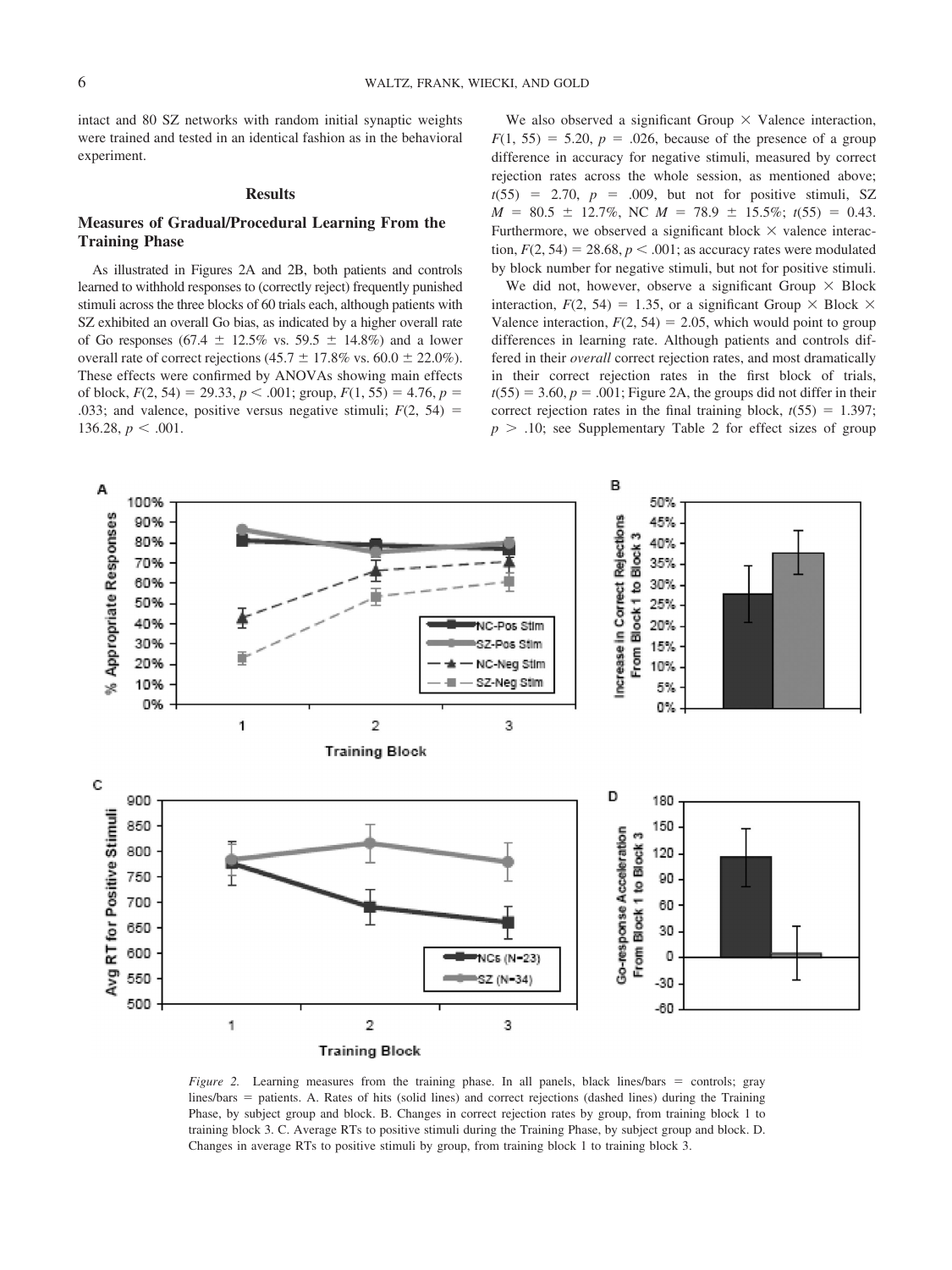differences. Thus, these findings support the notion that an initial Go bias, together with an impairment in *rapid* learning from negative feedback, led to deficits in withholding responses to negative stimuli in early trials. By contrast, patients were able to use negative feedback to learn *gradually* to withhold responses to the same degree as controls did, by the end of training.

As shown in Figures 2C and 2D, when we analyzed the *speed* of Go-responses in patients with SZ and controls, the two groups showed differential rates of response time change across Training blocks, with controls showing greater reductions in RTs to frequently rewarded stimuli than patients, from the first to the last training block. This impression was supported by the results of an ANOVA, which revealed a main effect of block,  $F(2, 54) = 5.97$ ,  $p = .005$ , and a trend toward a main effect of group,  $F(1, 0)$ 55) = 2.91,  $p = 0.094$ , on response time, qualified by a group  $\times$ block interaction,  $F(2, 54) = 3.22$ ,  $p = .048$ . Given that previous findings and simulations suggest that progressive response speeding to reinforced stimuli depends on striatal DA/D1 dependent processes (Frank, Doll, Oas-Terpstra, & Moreno, 2009; Moustafa et al., 2008), the current observations point to a specific impairment in Go-learning in patients with SZ.

#### **Measures of Gradual/Procedural Learning From the Test/Transfer Phase**

As illustrated in Figure 3A, both patients and controls showed strong modulations of Test/Transfer Go-response rates by the objective reinforcement value of the Test/Transfer stimuli. Figure 3B shows, however, that, controlling for baseline Go response rates to neutral stimuli, patients exhibited less of an increase in Go responding to positive training stimuli, with no differences in the ability to withhold responding to negative stimuli. That is, patients showed reduced selectivity in their Go responding, but normal selectivity in their NoGo responding. This impression was confirmed by the results of an ANOVA, which revealed a group  $\times$ trial-type interaction,  $F(3, 53) = 2.77$ ,  $p = .05$ ; and a main effect of trial type,  $F(3, 53) = 51.46$ ,  $p < .001$ ; but no significant main effect of group,  $F(1, 55) = 0.116$ . Post hoc, between-groups *t* tests for each trial-type, confirmed that the Group  $\times$  Trial-type interaction stemmed from a group difference in the tendency to increase Go responding to positive training stimuli,  $t(55) = 2.03$ ;  $p = 0.048$ , and the lack of group differences for the other three trial types (all  $t$ 's  $\leq$  2 for tests of group differences in other conditions).



*Figure 3.* Performance of subjects in the posttraining test/transfer phase. In all panels, black lines = controls; gray lines = patients/degraded networks. (A) Rates of Go responding plotted against the estimated expected value of test/transfer stimuli. The expected values of combination stimuli (Figure 2) were computed by averaging the expected values of the two component stimuli. (B) Measures of Go and NoGo response selectivity at Test/Transfer. Adjusted for response rates to neutral novel stimuli, patients and controls show a similar tendency to withhold responses to familiar *negative* stimuli at Test/Transfer, but patients show a reduced tendency to "Go" to familiar *positive* stimuli. (C) and (D) show the performance of artificial neural networks on test/transfer items. Like patients with SZ, degraded networks show a reduced preference for positive training stimuli over neutral stimuli, when compared with control networks. Degraded and control networks do not differ in their tendencies to avoid negative training stimuli, relative to neutral stimuli.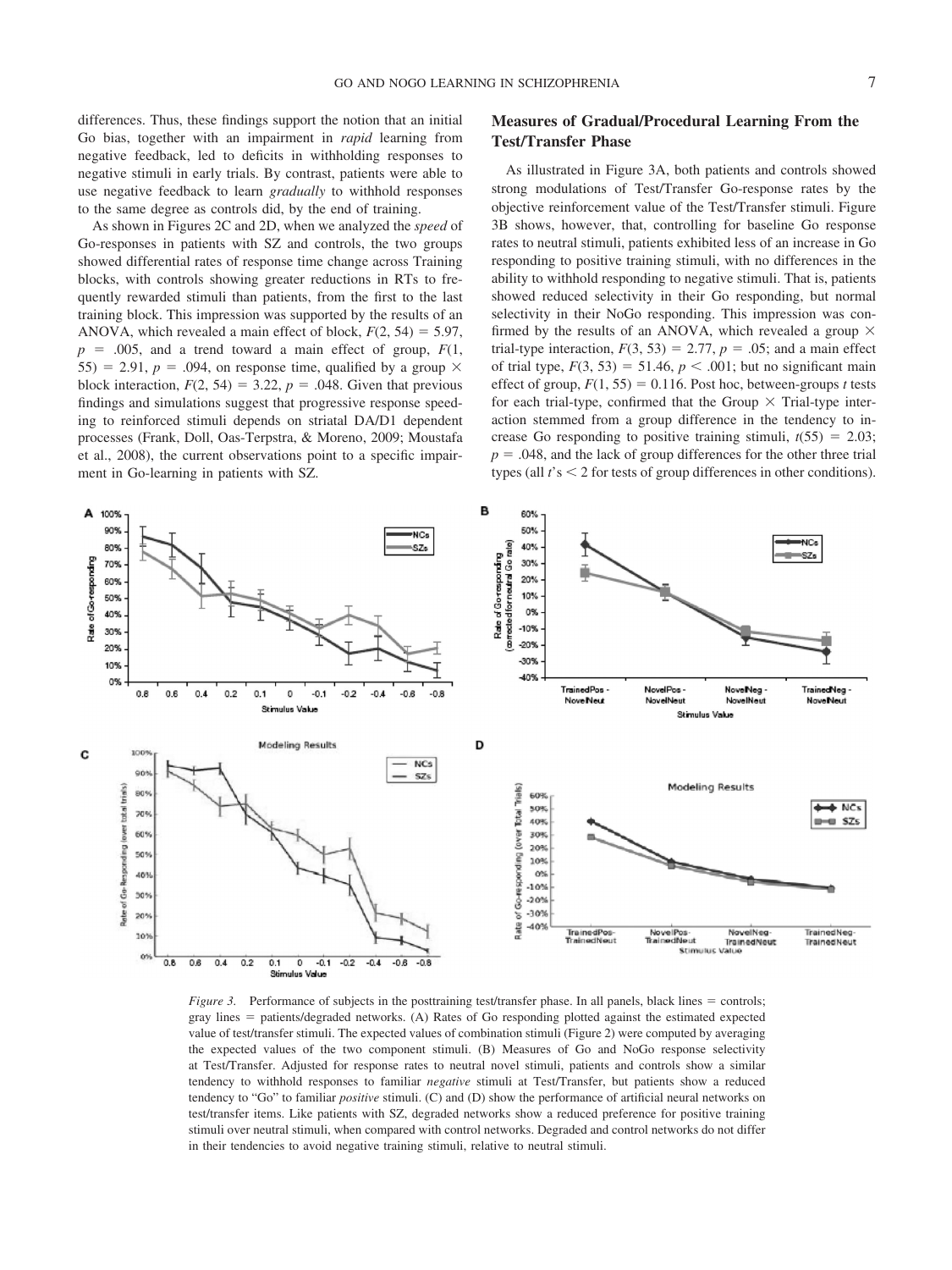#### **Simulation of Patient Performance in the Test/Transfer Phase**

The gradual learning of reinforcement values needed to resolve subtle probabilistic differences in stimulus-action outcomes, as observed here, is thought to depend on striatal dopaminergic mechanisms (in contrast to rapid trial-by-trial effects during acquisition; Frank & Claus, 2006; Frank, Moustafa, Haughey, Curran, & Hutchison, 2007). As such, we subjected the basal ganglia computational model to the same analysis, varying only striatal dopaminergic function to simulate SZ and determine whether this can account for the observed pattern of data (see Methods).

As can be seen in Figure 3C, both groups of networks exhibit a roughly linear relationship between Go response rates as a function of trained stimulus value, as in the behavioral data. Figure 3D further illustrates that SZ networks showed a reduced tendency to increase Go responses to positive relative to neutral stimuli. A between-groups comparison reveals that this was true for both familiar positive stimuli, SZ networks: 28.0%, control networks:  $40.4\%$ ;  $t(158) = 6.21$ ,  $p < .001$ ; and novel positive stimuli, 6.7% versus 9.7%;  $t(158) = 2.21$ ,  $p = .03$ . By contrast, SZ and control networks did not differ in their tendency to reduce response rates to negative stimuli, for either familiar,  $-11.7\%$  versus  $-10.8\%$ ;  $t(158) = 1.71$ ,  $p > .05$ ; or novel negative stimuli,  $-6.0\%$  versus  $-3.7\%$ ;  $t(158) = 0.89$ . These findings resulted from a combination of two factors: (i) elevated tonic DA levels, leading to an overall "Go bias" (and therefore increased responding across the board, including to neutral and negative stimuli), and (ii) a reduction of phasic D1 signaling, leading to impaired Go learning. In contrast, the DA dip during negative outcomes was kept the same as the intact model (relative to tonic levels). Because learning in the model is a function of relative differences between Go/NoGo activity levels due to changes in DA levels (Frank, 2005), the degree of NoGo learning was preserved. Thus, these simulations highlight that patterns of behavioral results may emerge from an underlying mechanism that may be counterintuitive: although patients responded more to negative stimuli (if one does not correct for response rates to neutral stimuli), this could have resulted from a mechanism whereby NoGo learning was relatively preserved. Similarly, although patients responded similarly to controls for the most positive stimuli (without correcting for neutral response rates), the simulations show that the combined pattern of data are more likely to arise from a mechanism whereby Go learning to positive outcomes is impaired.

#### **Behavioral Measures of Rapid/Explicit Learning From the Training Phase**

Because we suspected that Block 1 differences in NoGo responding might reflect differences in very early learning rates, we assessed rapid learning on a trial-by-trial basis, by computing "win-stay" and "lose-shift" measures. These measures are dissociable from incremental probabilistic reinforcement integration, and are thought to depend on PFC more than the BG (Frank & Claus, 2006; Frank et al., 2007). If subjects are behaving adaptively, they should "stay with" a response that gets reinforced (wins). Responses that yield negative outcomes, however, should lead to "shifts" in response tendencies. As shown in Figure 4A, patients' delayed NoGo learning corresponded to a greatly reduced tendency to "lose-shift" on NoGo trials, both in Block 1,  $t(55) = 2.73$ ,  $p < .01$ , and throughout the Training Phase,  $t(55) = 2.88, p < .01$ . Controls shifted their responses 45% of the time when a response to a NoGo stimulus led to a pointdeduction on a valid trial in the Training Phase, whereas patients shifted only 30% of the time. Otherwise stated, controls required only 2.2 instances of negative feedback to shift their response tendency, while patients required significantly more (3.3) instances of negative feedback. In contrast, patients did not show a reduced tendency to "win-stay" on Go trials, either in Block 1,  $t(55) = 0.97$ , or throughout the Training Phase,  $t(55) = 0.97$ . Both controls and



*Figure 4.* Measures of rapid reinforcement learning in subjects. (A) Rates of shifting in response to negative feedback (point-losses following choices) in the first block (10 trials with each stimulus) and in the entire training phase. Patients show a reduced tendency to "lose-shift," relative to controls, leading to a lower rate of correct rejections early in the task. (B) Rates of staying in response to positive feedback (point-gains following choices) in the first block (10 trials with each stimulus) and in the entire training phase. Patients and controls do not differ in their tendencies to "win-stay."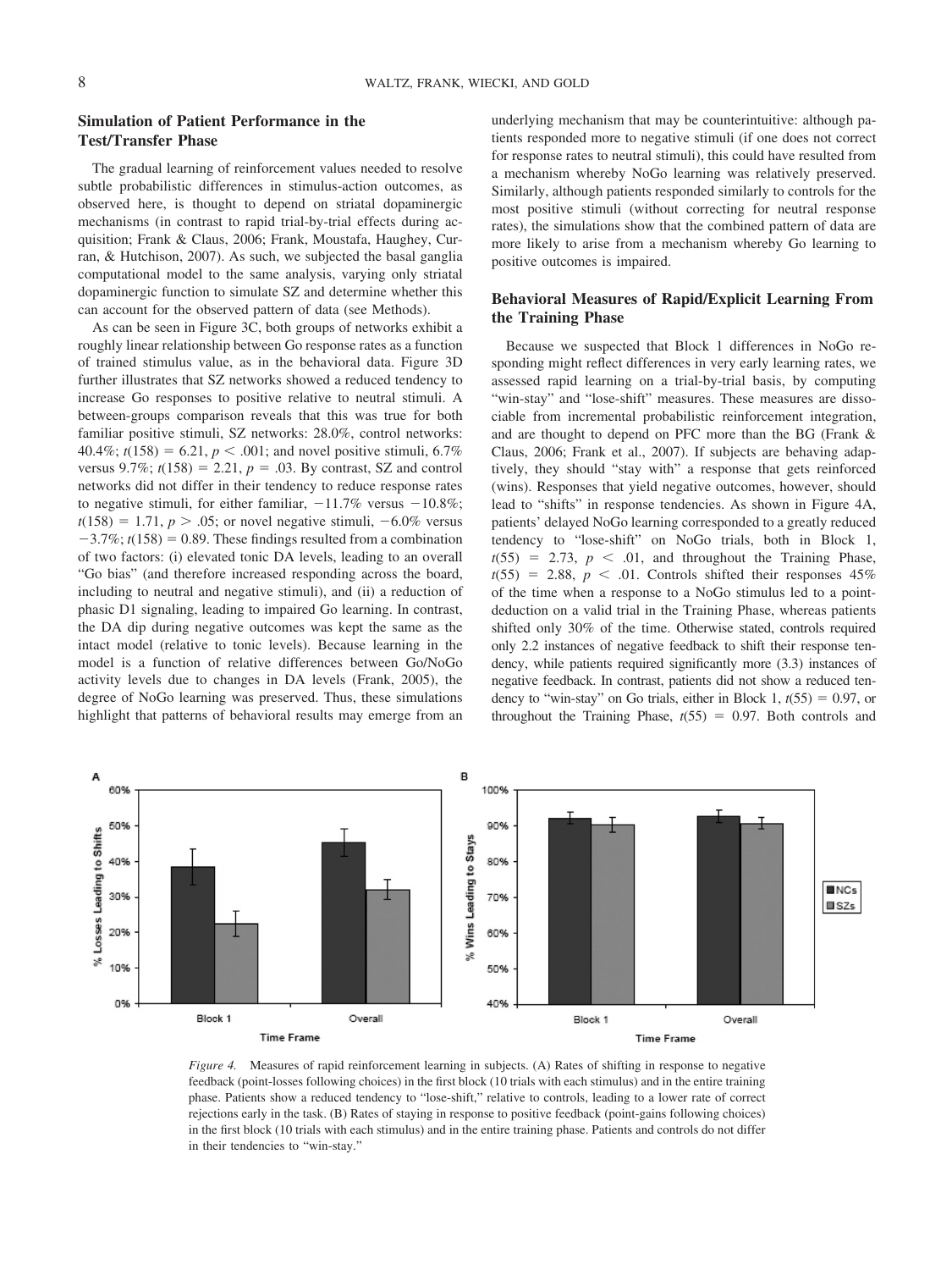patients stayed more than 90% of the time their button presses were reinforced on valid Go trials (Figure 4B). The above finding suggests that patients and controls in this study show dramatic differences in very early (putatively PFC-dependent) learning, and that these differences diminish over time, as patients eventually show rates of (putatively BG-dependent) learning similar to those of controls, largely driven by negative feedback.

#### **Correlation Analyses**

We performed Spearman correlation analyses to assess relationships between experimental measures of performance and clinical variables of interest (assessments of avolition and global negative symptoms, from the SANS, and assessments of positive and negative symptoms from the BPRS). As reported above, we observed group differences in correct-reject rates and lose-shift rates in Block 1, both findings supportive of a deficit in rapid reinforcement learning in SZ. Further analyses revealed that both of these measures correlated significantly with both total score on the SANS, and the sum of scores on avolition items (see Table 2). Both of these correlations were in the negative direction, indicating that these learning deficits are most evident in patients with SZ with severe negative symptoms. We also observed group differences in two measures of gradual (positive-feedback-driven) learning: RT acceleration across blocks of positive Training trials and Go-response rates to familiar positive stimuli at Test/Transfer

Table 2

*Results of Correlation Analyses Between Experimental Measures and Symptom Assessments*

|                                                    | Spearman's $\rho$ | P              |
|----------------------------------------------------|-------------------|----------------|
| <b>SANS</b> total                                  |                   |                |
| Block 1 Correct-reject rate                        | $-0.373$          | .030           |
| Block 1 Lose-shift rate                            | $-0.461$          | .006           |
| B1-B3 go response-time acceleration                | $-0.196$          | $n_{\rm S}$    |
| [Familiar Positive-Novel Neutral] contrast at test | 0.407             | .017           |
| <b>SANS</b> avolition                              |                   |                |
| Block 1 correct-reject rate                        | $-0.379$          | .027           |
| Block 1 lose-shift rate                            | $-0.431$          | .011           |
| B1-B3 Go response-time acceleration                | $-0.109$          | $n_{\rm S}$    |
| [Familiar Positive-Novel Neutral] contrast at test | 0.365             | .034           |
| SANS anhedonia                                     |                   |                |
| Block 1 Correct-reject rate                        | $-0.258$          | $n_{\rm S}$    |
| Block 1 Lose-shift rate                            | $-0.338$          | .051           |
| B1-B3 Go response-time acceleration                | $-0.070$          | $n_{\rm S}$    |
| [Familiar Positive-Novel Neutral] contrast at test | 0.302             | .083           |
| BPRS negative symptom cluster                      |                   |                |
| Block 1 Correct-reject rate                        | $-0.381$          | .026           |
| Block 1 Lose-shift rate                            | $-0.403$          | .018           |
| B1-B3 Go Response-time acceleration                | 0.227             | $n_{\rm S}$    |
| [Familiar Positive-Novel Neutral] contrast at test | 0.328             | n <sub>s</sub> |
| BPRS reality distortion cluster                    |                   |                |
| Block 1 Correct-reject rate                        | $-0.183$          | n <sub>s</sub> |
| Block 1 Lose-shift rate                            | $-0.251$          | n <sub>s</sub> |
| B1-B3 Go Response-time acceleration                | $-0.149$          | n <sub>s</sub> |
| [Familiar Positive-Novel Neutral] contrast at test | 0.178             | ns             |

*Note.* SANS = Scale for the Assessment of Negative Symptoms;  $ns =$ nonsignificant; BPRS = Brief Psychiatric Rating Scale; Neg Cluster = Negative Symptom Cluster (Sum of 3 items: Emotional Withdrawal, Motor Retardation, Blunted Affect); RD Cluster = Reality Distortion Cluster (Sum of 4 items: Grandiosity, Suspisciousness, Hallucinations, Unusual Thought Content).

(hits), corrected for baseline Go-response rates. Further analyses revealed no systematic relationship between gradual Go-response latency shortening and measures of negative symptoms, again supporting the notion that this measure is BG DA-dependent, whereas negative symptoms reflect PFC dysfunction. Similarly, in the Test/Transfer phase, negative symptoms were not predictive of deficits in selective responding to positive stimuli (again thought to be BG DA dependent). Rather, we observed an unexpected *positive* correlation between these measures (i.e., preferences for positive training stimuli over neutral items were greatest in patients with SZ with the most severe negative symptoms; Table 2). We suspect that this is a spurious result as it goes in the opposite direction from all of the other significant correlations. No significant correlations were observed between neuropsychological measures and any of the experimental measures of performance showing group differences.

#### **Discussion**

Using a novel Go/NoGo learning paradigm (Frank & O'Reilly, 2006), we found evidence that patients with SZ show differential disruption of complementary systems for reinforcement learning. Consistent with findings from our previous studies (Waltz et al., 2007; Waltz & Gold, 2007), patients showed severe deficits in the ability to use negative feedback to rapidly shift behavior on a trial-to-trial basis, but nonetheless gradually learned to withhold responses over the course of extended training. In contrast, patients showed impaired integration of positive feedback (reduced striatal Go learning in our model) across trials, as evidenced by selectivelyreduced Go-responding to positive stimuli during the test/transfer phase, as well as the absence of RT speeding to positive stimuli across training. We observed the same effects on procedural learning in simulations with an established neurocomputational model of BG function, which has been used to account for similar patterns of findings as a function of BG DA manipulation in other studies (for review; Cohen & Frank, 2009).

The reduced rate of appropriate *Go* responding at test/transfer suggests a weaker ability of positive reinforcement to drive responding over the long term, via direct BG pathway activation. This effect was not attributable, in either human or model performance, to a lower *overall* rate of Go responding: patients and controls showed similar overall rates of Go responding at test/ transfer (and patients with SZ actually showed a significantly elevated rate of Go responding during training, consistent with a "Go bias").

We view our current observation in patients with SZ of a deficit in gradual reward-driven learning, in the presence of intact gradual punishment-driven learning, as consistent with the results of the recent pharmacological challenge study from (Frank & O'Reilly, 2006); using the same Probabilistic Go/NoGo paradigm. That study showed reduced Go learning with the single low dose administration of a D2 receptor agonist (cabergoline) in healthy participants. Those findings were interpreted as reflecting reduced phasic DA transmission due to activation of presynaptic D2 autoreceptors (see also Santesso et al., 2009 for a similar result and interpretation with another D2 agonist, together with a simulation using the same BG model described here).

An attenuated reward anticipation signal could result from a disruption of dopaminergic mechanisms of reinforcement learning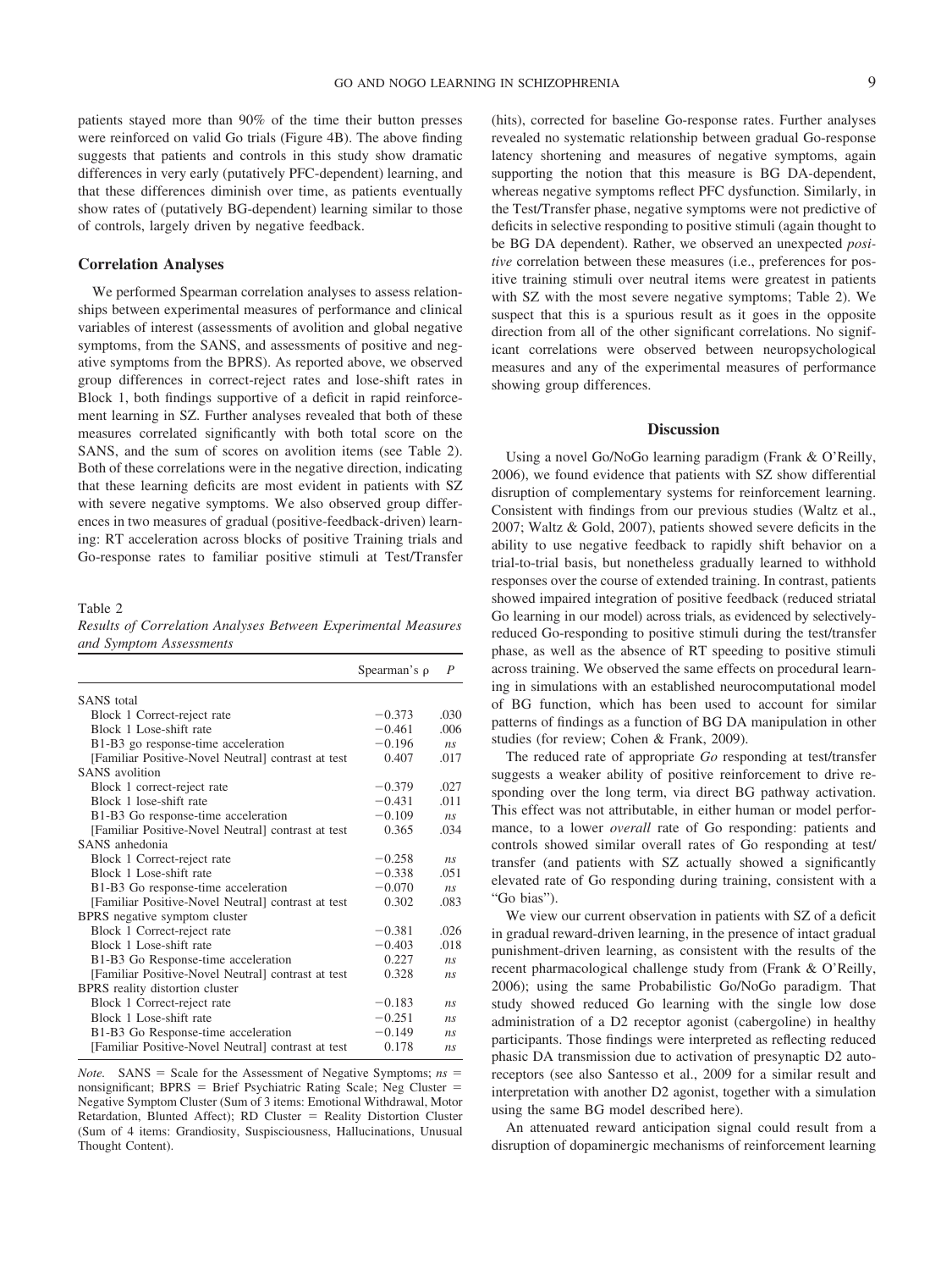(McClure, Daw, & Montague, 2003), which are thought to be derived from errors in reward prediction (Schultz et al., 1997). Several recent neuroimaging studies have, in fact, provided evidence for an attenuated positive reward prediction error signal in the neostriatum in SZ (Koch et al., in press; Waltz et al., 2009), which could lead to a reduced impact of positive feedback on learning.

The elevated overall rates of Go responding shown by patients with SZ may be consistent with evidence of excess tonic dopamine levels in the BG in SZ (Abi-Dargham et al., 2000), which could also degrade the fidelity of phasic DA signals, often linked to learning (Schultz, 1998; Schultz et al., 1997). The plausibility of this account is further supported by our modeling results which show that elevated tonic DA activity accompanied by reduced phasic bursting activity in an established computational model produces similar impairments in reward integration as those observed in patients with SZ.

The lack of a group difference in measures of procedural *NoGo* learning point to the relative sparing of the D2-driven network thought to support this ability (the indirect basal ganglia pathway). As has been suggested previously (Frank et al., 2004; Waltz et al., 2007), chronic administration of D2-*antagonists* may actually benefit procedural NoGo learning by causing increased sensitivity of D2 receptors in the striatum, which enhance indirect (NoGo) pathway activation and plasticity (Day, Wokosin, Plotkin, Tian, & Surmeier, 2008; Shen, Flajolet, Greengard, & Surmeier, 2008). Indeed, simulations of D2 antagonism in the BG model lead to progressive increases in avoidance behavior across days, as seen in rats treated with haloperidol (Wiecki et al., 2009).

The clear impairment in *trial-to-trial* learning based on negative outcomes, on the other hand, likely reflects a limited capacity to use explicit representations of feedback to rapidly update value representations, a faculty thought to rely on intact function and ventral and medial aspects of PFC (Frank & Claus, 2006; Frank et al., 2007; Rolls et al., 2003; Schoenbaum & Roesch, 2005). Correlation analyses indicated that the ability to rapidly integrate feedback in the service of learning to inhibit responses related closely to negative symptoms, such as avolition. In our sample, patients with the most severe negative symptoms showed the greatest impairment in the ability to "lose-shift" – to avoid a punished stimulus at its next presentation. The observation of systematic relationships between negative symptom measures and measures of rapid reinforcement learning fits with our previous findings (Waltz et al., 2007; Waltz & Gold, 2007) and further support ideas that these two phenomena share a neural substrate in the PFC (Galderisi et al., 2008; Kirkpatrick & Buchanan, 1990; Vaiva et al., 2002).

**Caveats and limitations.** Our model incorporates two critical formulations regarding dopamine system architecture and function: 1) the functional segregation of D1 (direct) and D2 (indirect) pathways in the BG, and 2) the asymmetric excitability of D2 relative to D1 cells in response to corticostriatal stimulation. We acknowledge the existence of studies that emphasize a degree of D1/D2 colocalization (notably Surmeier, Song, & Yan, 1996), as well as alternative formulations that both direct and indirect pathways become activated in response to DA depletion (Miller, 2008). In support of our theory and model, however, we cite recent evidence from BAC transgenic mice for predominant (if not complete) segregation D1 and D2 pathways in the BG (Gong et al.,

2003; Surmeier, Ding, Day, Wang, & Shen, 2007; Valjent, Bertran-Gonzalez, Herve, Fisone, & Girault, 2009). In addition, recent evidence suggests that dopamine depletion (and also D2 antagonism) enhances the asymmetric excitability of D2 relative to D1 cells in response to corticostriatal stimulation (Day et al., 2008; Mallet, Ballion, Le Moine, & Gonon, 2006), as well as LTP in striatopalliodal cells (Centonze et al., 2004; Hakansson et al., 2006; Shen et al., 2008), and thus promote NoGo learning. In humans, evidence is less direct, but genetic data suggest independence of learning from positive and negative outcomes, relying on DARPP-32 and DRD2 genes respectively (Frank & Hutchison, 2009; Frank et al., 2007), and DA drugs induce similar opposite effects on Go and NoGo learning (Bodi et al., 2009; Frank & O'Reilly, 2006; Frank et al., 2004; Moustafa et al., 2008).

Given that all of our patients were being administered therapeutic doses of antipsychotic medications, it is plausible that, by reducing DA transmission at D2 receptors (Seeman, 1987), DRD2 antagonists may have also impacted feedback-driven learning performance in patients with SZ in *our* study. In order to determine if systematic associations existed between any of our experimental outcome measures and medication dose, we performed additional correlational analyses. These analyses revealed no significant correlations between behavioral measures and antipsychotic dose. Thus, our present results do *not* suggest that performance deficits in patients are due to the chronic administration of D2-blocking medications, perhaps due to compensatory brain changes thought to occur in the course of long-term antipsychotic drug administration (Burt, Creese, & Snyder, 1977; Joyce, 2001; Seeman et al., 2005).

Clearly, this conclusion is limited by the fact that drug type and dose were not randomly assigned, and the validity of haloperidol dose conversions for second-generation antipsychotics is open to question. It is further worth noting that the high number of patients in our sample taking clozapine (53%) suggests possible resistance to treatment with D2-antagonists in these patients. However, this high percentage needs to be interpreted cautiously, given evidence that clozapine is underutilized in most community settings (Kelly, Kreyenbuhl, Buchanan, & Malhotra, 2007; Stroup et al., 2009). As an academic clinical center with a focus on treatment research, clozapine is far more likely to be tried at the MPRC than in most community settings that have less experience in the use of this compound. Thus, we suspect, but cannot prove, that the current study cohort is less treatment-resistant than they appear to be, given the frequency of clozapine use.

We acknowledge the importance of testing the hypothesis that patients with SZ have a Go response bias, due to excessive dopamine tone, in the context of controlled clinical trials, or studies in medication-free patients. However, we regard the parcellation of reinforcement learning deficits in medicated patients with SZ as critical to the therapeutic enterprise, in that reinforcement learning deficits appear to relate closely to negative symptoms not typically remediated by antipsychotic drugs. Understanding reinforcement learning deficits in medicated patients is a first step in optimizing treatment and improving functional outcomes in the vast majority of patients.

#### **References**

Abi-Dargham, A., Gil, R., Krystal, J., Baldwin, R. M., Seibyl, J. P., Bowers, M., van Dyck, C. H., et al. (1998). Increased striatal dopamine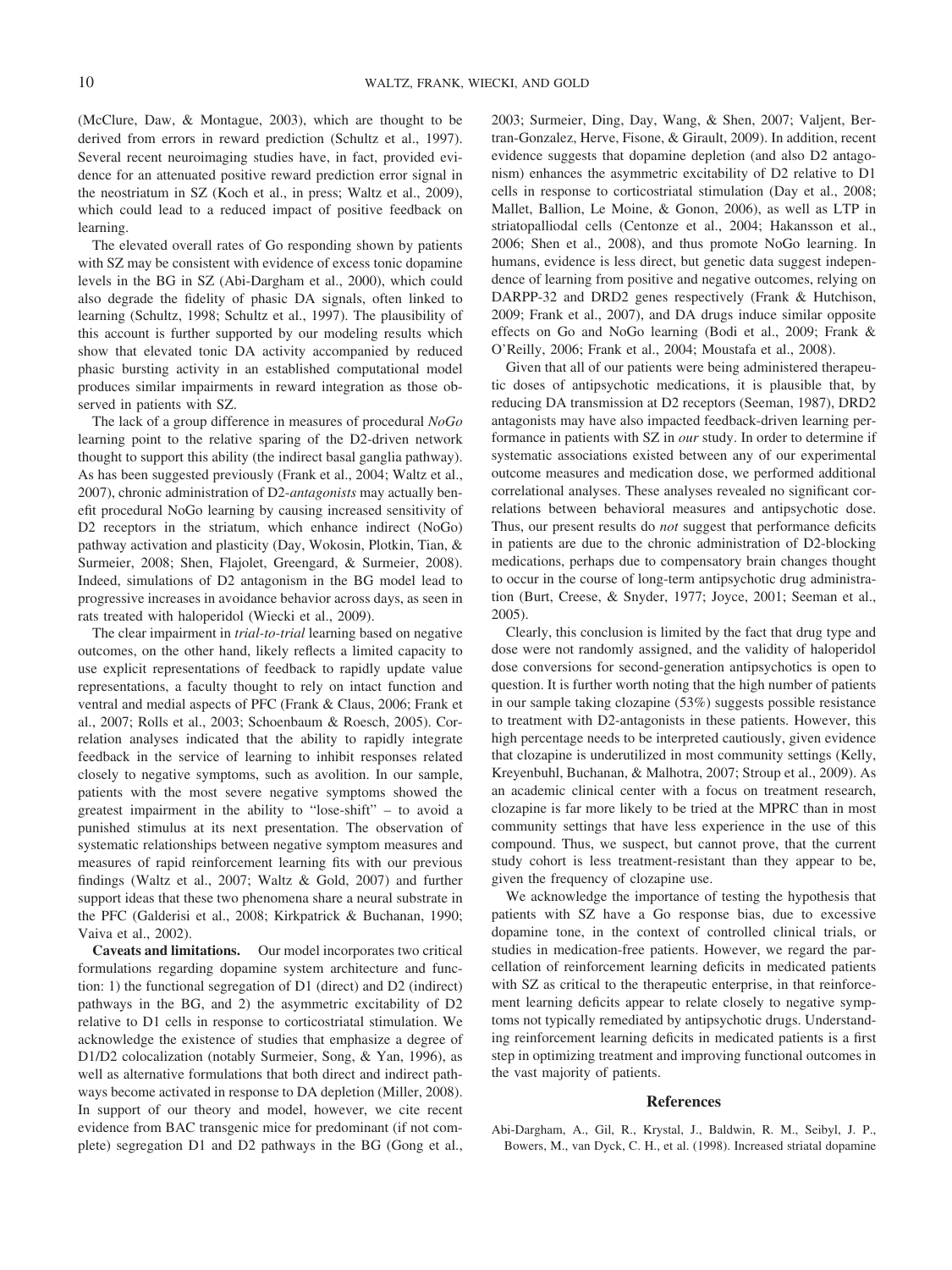transmission in schizophrenia: Confirmation in a second cohort. *American Journal of Psychiatry, 155,* 761–767.

- Abi-Dargham, A., Mawlawi, O., Lombardo, I., Gil, R., Martinez, D., Huang, Y., Hwang, D. R., et al. (2002). Prefrontal dopamine D1 receptors and working memory in schizophrenia. *Journal of Neuroscience, 22,* 3708 –3719.
- Abi-Dargham, A., & Moore, H. (2003). Prefrontal DA transmission at D1 receptors and the pathology of schizophrenia. *Neuroscientist, 9,* 404 – 416.
- Abi-Dargham, A., Rodenhiser, J., Printz, D., Zea-Ponce, Y., Gil, R., Kegeles, L. S., Weiss, R., et al. (2000). Increased baseline occupancy of D2 receptors by dopamine in schizophrenia. *Proceedings of the National Academy of Sciences of the United States of America, 97,* 8104 – 8109.
- Addington, D., Addington, J., Maticka-Tyndale, E., & Joyce, J. (1992). Reliability and validity of a depression rating scale for schizophrenics. *Schizophrenia Research, 6,* 201–208.
- Andreasen, N. C. (1984). *The Scale for the Assessment of Negative Symptoms (SANS).* Iowa City, IA: University of Iowa.
- Bodi, N., Keri, S., Nagy, H., Moustafa, A., Myers, C. E., Daw, N., Dibo, G., et al. (2009). Reward-learning and the novelty-seeking personality: A between- and within-subjects study of the effects of dopamine agonists on young Parkinson's patients. *Brain, 132,* 2385–2395.
- Brandt, J., & Benedict, R. H. B. (2001). *The Hopkins Verbal Learning Test-Revised*. Odessa: FL, Psychological Assessment Resources, Inc.
- Burt, D. R., Creese, I., & Snyder, S. H. (1977). Antischizophrenic drugs: Chronic treatment elevates dopamine receptor binding in brain. *Science, 196,* 326 –328.
- Centonze, D., Usiello, A., Costa, C., Picconi, B., Erbs, E., Bernardi, G., Borrelli, E., et al. (2004). Chronic haloperidol promotes corticostriatal long-term potentiation by targeting dopamine D2L receptors. *Journal of Neuroscience, 24,* 8214 – 8222.
- Cohen, M. X., & Frank, M. J. (2009). Neurocomputational models of basal ganglia function in learning, memory and choice. *Behavioural Brain Research, 199,* 141–156.
- Danion, J. M., Meulemans, T., Kauffmann-Muller, F., & Vermaat, H. (2001). Intact implicit learning in schizophrenia. *American Journal of Psychiatry, 158,* 944 –948.
- Day, M., Wokosin, D., Plotkin, J. L., Tian, X., & Surmeier, D. J. (2008). Differential excitability and modulation of striatal medium spiny neuron dendrites. *Journal of Neuroscience, 28,* 11603–11614.
- First, M. B., Spitzer, R. L., Gibbon, M., & Williams, J. B. W. (1997). *Structured Clinical Interview for DSM–IV-Axis I Disorders (SCID-I).* Washington, DC: American Psychiatric Press.
- Foerde, K., Poldrack, R. A., Khan, B. J., Sabb, F. W., Bookheimer, S. Y., Bilder, R. M., Guthrie, D., et al. (2008). Selective corticostriatal dysfunction in schizophrenia: Examination of motor and cognitive skill learning. *Neuropsychology, 22,* 100 –109.
- Frank, M. J. (2005). Dynamic dopamine modulation in the basal ganglia: A neurocomputational account of cognitive deficits in medicated and nonmedicated Parkinsonism. *Journal of Cognitive Neuroscience, 17,* 51–72.
- Frank, M. J. (2006). Hold your horses: A dynamic computational role for the subthalamic nucleus in decision making. *Neural Network, 19,* 1120 – 1136.
- Frank, M. J., & Claus, E. D. (2006). Anatomy of a decision: Striatoorbitofrontal interactions in reinforcement learning, decision making, and reversal. *Psychological Review, 113,* 300 –326.
- Frank, M. J., Doll, B. B., Oas-Terpstra, J., & Moreno, F. (2009). Prefrontal and striatal dopaminergic genes predict individual differences in exploration and exploitation. *Nature Neuroscience, 12,* 1062–1068.
- Frank, M. J., & Hutchison, K. (2009). Genetic contributions to avoidancebased decisions: Striatal D2 receptor polymorphisms. *Neuroscience, 164,* 131–140.
- Frank, M. J., Moustafa, A. A., Haughey, H. M., Curran, T., & Hutchison, K. E. (2007). Genetic triple dissociation reveals multiple roles for dopamine in reinforcement learning. *Proceedings of the National Academy of Sciences of the United States of America, 104,* 16311–16316.
- Frank, M. J., & O'Reilly, R. C. (2006). A mechanistic account of striatal dopamine function in cognition: Psychopharmacological studies with cabergoline and haloperidol. *Behavioral Neuroscience, 120,* 497–517.
- Frank, M. J., Seeberger, L. C., & O'Reilly, R. C. (2004). By carrot or by stick: Cognitive reinforcement learning in parkinsonism. *Science, 306,* 1940 –1943.
- Galderisi, S., Quarantelli, M., Volpe, U., Mucci, A., Cassano, G. B., Invernizzi, G., Rossi, A., et al. (2008). Patterns of structural MRI abnormalities in deficit and nondeficit schizophrenia. *Schizophrenia Bulletin, 34,* 393– 401.
- Gold, J. M., Bish, J. A., Iannone, V. N., Hobart, M. P., Queern, C. A., & Buchanan, R. W. (2000). Effects of contextual processing on visual conditional associative learning in schizophrenia. *Biological Psychiatry, 48,* 406 – 414.
- Gold, J. M., Carpenter, C., Randolph, C., Goldberg, T. E., & Weinberger, D. R. (1997). Auditory working memory and Wisconsin Card Sorting Test performance in schizophrenia. *Archives of General Psychiatry, 54,* 159 –165.
- Gold, J. M., Waltz, J. A., Prentice, K. J., Morris, S. E., & Heerey, E. A. (2008). Reward processing in schizophrenia: A deficit in the representation of value. *Schizophrenia Bulletin, 34,* 835– 847.
- Gong, S., Zheng, C., Doughty, M. L., Losos, K., Didkovsky, N., Schambra, U. B., Nowak, N. J., et al. (2003). A gene expression atlas of the central nervous system based on bacterial artificial chromosomes. *Nature, 425,* 917–925.
- Graybiel, A. M. (2008). Habits, rituals, and the evaluative brain. *Annual Review of Neuroscience, 31,* 359 –387.
- Hakansson, K., Galdi, S., Hendrick, J., Snyder, G., Greengard, P., & Fisone, G. (2006). Regulation of phosphorylation of the GluR1 AMPA receptor by dopamine D2 receptors. *Journal of Neurochemistry, 96,* 482– 488.
- Horan, W. P., Green, M. F., Knowlton, B. J., Wynn, J. K., Mintz, J., & Nuechterlein, K. H. (2008). Impaired implicit learning in schizophrenia. *Neuropsychology, 22,* 606 – 617.
- Joyce, J. N. (2001). D2 but not D3 receptors are elevated after 9 or 11 months chronic haloperidol treatment: Influence of withdrawal period. *Synapse, 40,* 137–144.
- Kelly, D. L., Kreyenbuhl, J., Buchanan, R. W., & Malhotra, A. K. (2007). Why not clozapine? *Clinical Schizophrenia & Related Psychoses, 1,* 92–95.
- Kemali, D., Maj, M., Galderisi, S., Monteleone, P., & Mucci, A. (1987). Conditional associative learning in drug-free schizophrenic patients. *Neuropsychobiology, 17,* 30 –34.
- Keri, S., Kelemen, O., Szekeres, G., Bagoczky, N., Erdelyi, R., Antal, A., Benedek, G., & Janka, Z. (2000). Schizophrenics know more than they can tell: Probabilistic classification learning in schizophrenia. *Psychological Medicine, 30,* 149 –155.
- Kirkpatrick, B., & Buchanan, R. W. (1990). The neural basis of the deficit syndrome of schizophrenia. *Journal of Nervous and Mental Disease, 178,* 545–555.
- Knowlton, B. J., Mangels, J. A., & Squire, L. R. (1996). A neostriatal habit learning system in humans. *Science, 273,* 1399 –1402.
- Koch, K., Schachtzabel, C., Wagner, G., Schikora, J., Schultz, C., Reichenbach, J. R., Sauer, H., & Schlosser, R. G. (in press). Altered activation in association with reward-related trial-and-error learning in patients with schizophrenia. *Neuroimage, 50,* 223–232.
- Laruelle, M., & Abi-Dargham, A. (1999). Dopamine as the wind of the psychotic fire: New evidence from brain imaging studies. *Journal of Psychopharmacology, 13,* 358 –371.